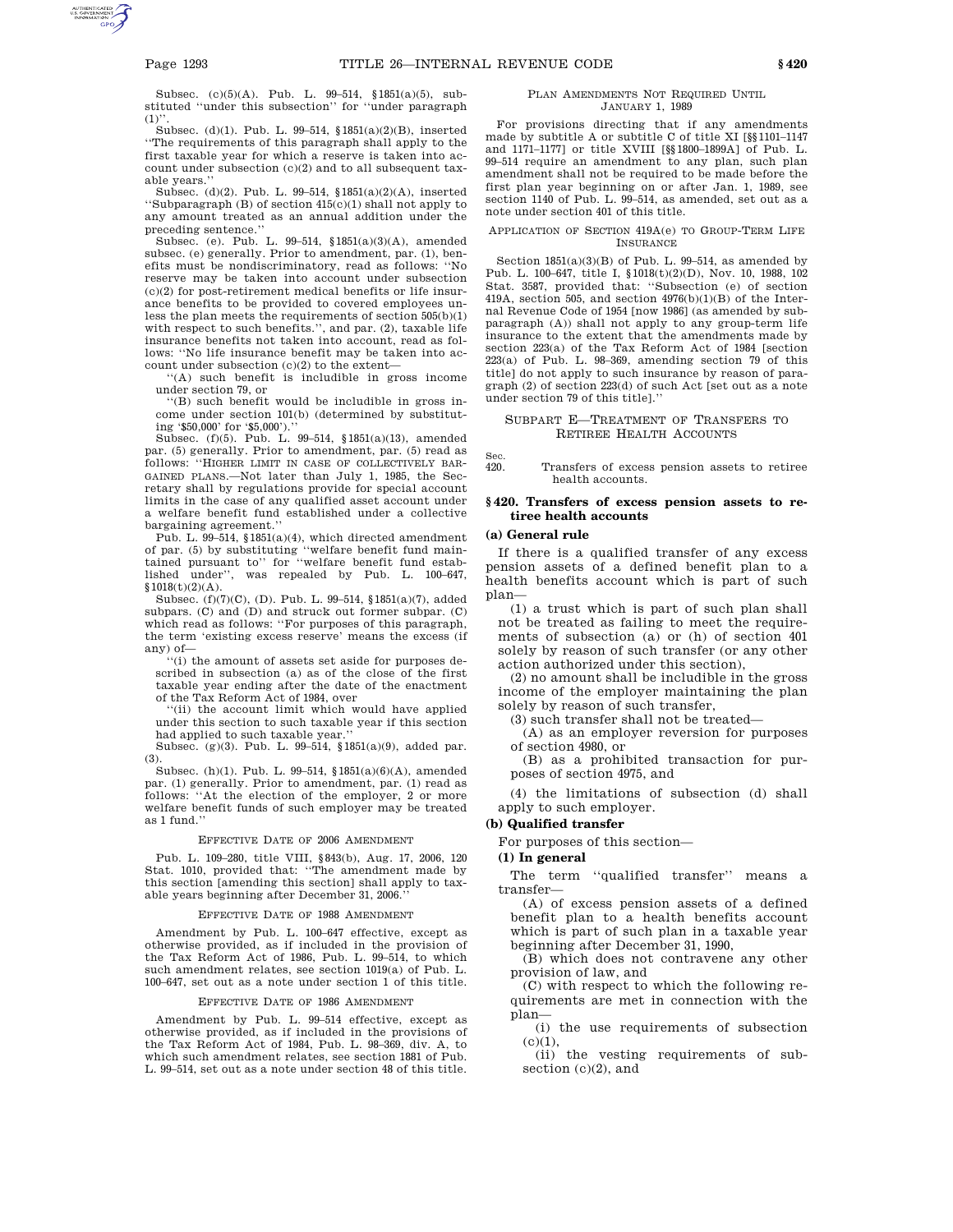(iii) the minimum cost requirements of subsection (c)(3).

# **(2) Only 1 transfer per year**

# **(A) In general**

No more than 1 transfer with respect to any plan during a taxable year may be treated as a qualified transfer for purposes of this section.

# **(B) Exception**

A transfer described in paragraph (4) shall not be taken into account for purposes of subparagraph (A).

# **(3) Limitation on amount transferred**

The amount of excess pension assets which may be transferred in a qualified transfer shall not exceed the amount which is reasonably estimated to be the amount the employer maintaining the plan will pay (whether directly or through reimbursement) out of such account during the taxable year of the transfer for qualified current retiree health liabilities.

#### **(4) Special rule for 1990**

### **(A) In general**

Subject to the provisions of subsection (c), a transfer shall be treated as a qualified transfer if such transfer—

(i) is made after the close of the taxable year preceding the employer's first taxable year beginning after December 31, 1990, and before the earlier of—

(I) the due date (including extensions) for the filing of the return of tax for such preceding taxable year, or

(II) the date such return is filed, and

(ii) does not exceed the expenditures of the employer for qualified current retiree health liabilities for such preceding taxable year.

#### **(B) Deduction reduced**

The amount of the deductions otherwise allowable under this chapter to an employer for the taxable year preceding the employer's first taxable year beginning after December 31, 1990, shall be reduced by the amount of any qualified transfer to which this paragraph applies.

## **(C) Coordination with reduction rule**

Subsection  $(e)(1)(B)$  shall not apply to a transfer described in subparagraph (A).

## **(5) Expiration**

No transfer made after December 31, 2013, shall be treated as a qualified transfer.

### **(c) Requirements of plans transferring assets**

# **(1) Use of transferred assets**

# **(A) In general**

Any assets transferred to a health benefits account in a qualified transfer (and any income allocable thereto) shall be used only to pay qualified current retiree health liabilities (other than liabilities of key employees not taken into account under subsection  $(e)(1)(D)$ ) for the taxable year of the transfer (whether directly or through reimbursement). In the case of a qualified future transfer or collectively bargained transfer to which subsection (f) applies, any assets so transferred may also be used to pay liabilities described in subsection (f)(2)(C).

## **(B) Amounts not used to pay for health benefits**

## **(i) In general**

Any assets transferred to a health benefits account in a qualified transfer (and any income allocable thereto) which are not used as provided in subparagraph (A) shall be transferred out of the account to the transferor plan.

### **(ii) Tax treatment of amounts**

Any amount transferred out of an account under clause (i)—

(I) shall not be includible in the gross income of the employer for such taxable year, but

(II) shall be treated as an employer reversion for purposes of section 4980 (without regard to subsection (d) thereof).

# **(C) Ordering rule**

For purposes of this section, any amount paid out of a health benefits account shall be treated as paid first out of the assets and income described in subparagraph (A).

# **(2) Requirements relating to pension benefits accruing before transfer**

## **(A) In general**

The requirements of this paragraph are met if the plan provides that the accrued pension benefits of any participant or beneficiary under the plan become nonforfeitable in the same manner which would be required if the plan had terminated immediately before the qualified transfer (or in the case of a participant who separated during the 1 year period ending on the date of the transfer, immediately before such separation).

#### **(B) Special rule for 1990**

In the case of a qualified transfer described in subsection (b)(4), the requirements of this paragraph are met with respect to any participant who separated from service during the taxable year to which such transfer relates by recomputing such participant's benefits as if subparagraph (A) had applied immediately before such separation.

# **(3) Minimum cost requirements**

### **(A) In general**

The requirements of this paragraph are met if each group health plan or arrangement under which applicable health benefits are provided provides that the applicable employer cost for each taxable year during the cost maintenance period shall not be less than the higher of the applicable employer costs for each of the 2 taxable years immediately preceding the taxable year of the qualified transfer or, in the case of a transfer which involves a plan maintained by an employer described in subsection  $(f)(2)(E)(i)(III)$ , if the plan meets the requirements of subsection  $(f)(2)(D)(i)(II)$ .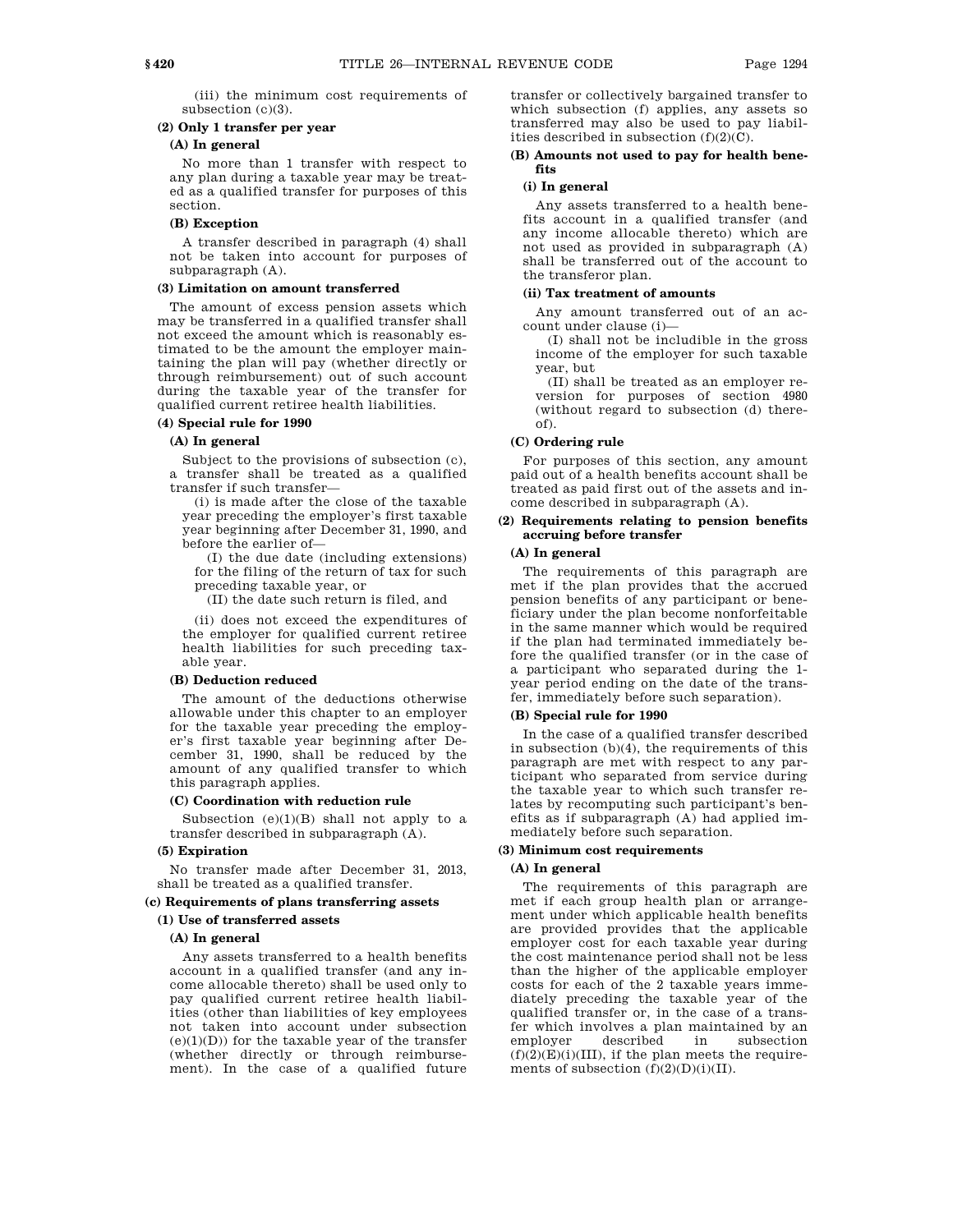# **(B) Applicable employer cost**

For purposes of this paragraph, the term ''applicable employer cost'' means, with respect to any taxable year, the amount determined by dividing—

(i) the qualified current retiree health liabilities of the employer for such taxable year determined—

(I) without regard to any reduction under subsection  $(e)(1)(B)$ , and

(II) in the case of a taxable year in which there was no qualified transfer, in the same manner as if there had been such a transfer at the end of the taxable year, by

(ii) the number of individuals to whom coverage for applicable health benefits was provided during such taxable year.

### **(C) Election to compute cost separately**

An employer may elect to have this paragraph applied separately with respect to individuals eligible for benefits under title XVIII of the Social Security Act at any time during the taxable year and with respect to individuals not so eligible.

# **(D) Cost maintenance period**

For purposes of this paragraph, the term ''cost maintenance period'' means the period of 5 taxable years beginning with the taxable year in which the qualified transfer occurs. If a taxable year is in two or more overlapping cost maintenance periods, this paragraph shall be applied by taking into account the highest applicable employer cost required to be provided under subparagraph (A) for such taxable year.

**(E) Regulations**

# **(i) In general**

The Secretary shall prescribe such regulations as may be necessary to prevent an employer who significantly reduces retiree health coverage during the cost maintenance period from being treated as satisfying the minimum cost requirement of this subsection.

# **(ii) Insignificant cost reductions permitted (I) In general**

An eligible employer shall not be treated as failing to meet the requirements of this paragraph for any taxable year if, in lieu of any reduction of retiree health coverage permitted under the regulations prescribed under clause (i), the employer reduces applicable employer cost by an amount not in excess of the reduction in costs which would have occurred if the employer had made the maximum permissible reduction in retiree health coverage under such regulations. In applying such regulations to any subsequent taxable year, any reduction in applicable employer cost under this clause shall be treated as if it were an equivalent reduction in retiree health coverage.

#### **(II) Eligible employer**

For purposes of subclause (I), an employer shall be treated as an eligible employer for any taxable year if, for the preceding taxable year, the qualified current retiree health liabilities of the employer were at least 5 percent of the gross receipts of the employer. For purposes of this subclause, the rules of paragraphs  $(2)$ ,  $(3)(B)$ , and  $(3)(C)$  of section 448(c) shall apply in determining the amount of an employer's gross receipts.

## **(d) Limitations on employer**

For purposes of this title—

# **(1) Deduction limitations**

No deduction shall be allowed—

(A) for the transfer of any amount to a health benefits account in a qualified transfer (or any retransfer to the plan under subsection  $(c)(1)(B)$ ),

(B) for qualified current retiree health liabilities paid out of the assets (and income) described in subsection (c)(1), or

(C) for any amounts to which subparagraph (B) does not apply and which are paid for qualified current retiree health liabilities for the taxable year to the extent such amounts are not greater than the excess (if any) of—

(i) the amount determined under subparagraph (A) (and income allocable thereto), over

(ii) the amount determined under subparagraph (B).

#### **(2) No contributions allowed**

An employer may not contribute after December 31, 1990, any amount to a health benefits account or welfare benefit fund (as defined in section  $419(e)(1)$ ) with respect to qualified current retiree health liabilities for which transferred assets are required to be used under subsection (c)(1).

**(e) Definition and special rules**

For purposes of this section—

#### **(1) Qualified current retiree health liabilities**

For purposes of this section—

## **(A) In general**

The term ''qualified current retiree health liabilities'' means, with respect to any taxable year, the aggregate amounts (including administrative expenses) which would have been allowable as a deduction to the employer for such taxable year with respect to applicable health benefits provided during such taxable year if—

(i) such benefits were provided directly by the employer, and

(ii) the employer used the cash receipts and disbursements method of accounting.

For purposes of the preceding sentence, the rule of section 419(c)(3)(B) shall apply.

# **(B) Reductions for amounts previously set aside**

The amount determined under subparagraph (A) shall be reduced by the amount which bears the same ratio to such amount as—

(i) the value (as of the close of the plan year preceding the year of the qualified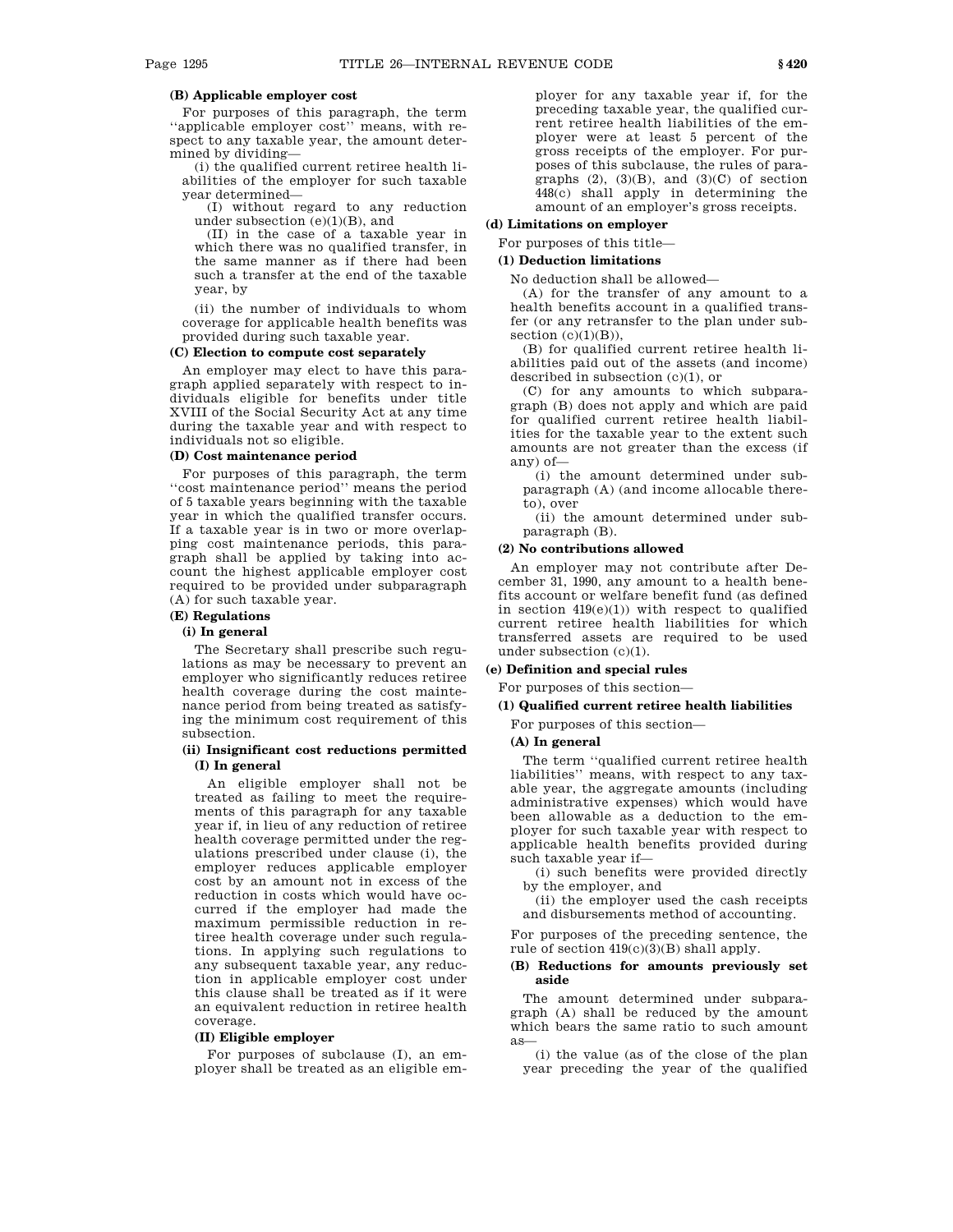transfer) of the assets in all health benefits accounts or welfare benefit funds (as defined in section  $419(e)(1)$ ) set aside to pay for the qualified current retiree health liability, bears to

(ii) the present value of the qualified current retiree health liabilities for all plan years (determined without regard to this subparagraph).

# **(C) Applicable health benefits**

The term ''applicable health benefits'' means health benefits or coverage which are provided to—

(i) retired employees who, immediately before the qualified transfer, are entitled to receive such benefits upon retirement and who are entitled to pension benefits under the plan, and

(ii) their spouses and dependents.

# **(D) Key employees excluded**

If an employee is a key employee (within the meaning of section  $416(i)(1)$ ) with respect to any plan year ending in a taxable year, such employee shall not be taken into account in computing qualified current retiree health liabilities for such taxable year or in calculating applicable employer cost under subsection  $(c)(3)(B)$ .

### **(2) Excess pension assets**

The term ''excess pension assets'' means the excess (if any) of—

(A) the lesser of—

(i) the fair market value of the plan's assets (reduced by the prefunding balance and funding standard carryover balance determined under section 430(f)), or

(ii) the value of plan assets as determined under section  $430(g)(3)$  after reduction under section 430(f), over

(B) 125 percent of the sum of the funding target and the target normal cost determined under section 430 for such plan year.

# **(3) Health benefits account**

The term ''health benefits account'' means an account established and maintained under section 401(h).

### **(4) Coordination with section 430**

In the case of a qualified transfer, any assets so transferred shall not, for purposes of this section and section 430, be treated as assets in the plan.

#### **(5) Application to multiemployer plans**

In the case of a multiemployer plan, this section shall be applied to any such plan—

(A) by treating any reference in this section to an employer as a reference to all employers maintaining the plan (or, if appropriate, the plan sponsor), and

(B) in accordance with such modifications of this section (and the provisions of this title relating to this section) as the Secretary determines appropriate to reflect the fact the plan is not maintained by a single employer.

## **(f) Qualified transfers to cover future retiree health costs and collectively bargained retiree health benefits**

## **(1) In general**

An employer maintaining a defined benefit plan (other than a multiemployer plan) may, in lieu of a qualified transfer, elect for any taxable year to have the plan make—

(A) a qualified future transfer, or

(B) a collectively bargained transfer.

Except as provided in this subsection, a qualified future transfer and a collectively bargained transfer shall be treated for purposes of this title and the Employee Retirement Income Security Act of 1974 as if it were a qualified transfer.

## **(2) Qualified future and collectively bargained transfers**

For purposes of this subsection—

# **(A) In general**

The terms ''qualified future transfer'' and ''collectively bargained transfer'' mean a transfer which meets all of the requirements for a qualified transfer, except that—

(i) the determination of excess pension assets shall be made under subparagraph (B),

(ii) the limitation on the amount transferred shall be determined under subparagraph (C),

(iii) the minimum cost requirements of subsection (c)(3) shall be modified as provided under subparagraph (D), and

(iv) in the case of a collectively bargained transfer, the requirements of subparagraph (E) shall be met with respect to the transfer.

# **(B) Excess pension assets**

# **(i) In general**

In determining excess pension assets for purposes of this subsection, subsection (e)(2) shall be applied by substituting ''120 percent'' for ''125 percent''.

# **(ii) Requirement to maintain funded status**

If, as of any valuation date of any plan year in the transfer period, the amount determined under subsection (e)(2)(B) (after application of clause (i)) exceeds the amount determined under subsection  $(e)(2)(A)$ , either-

(I) the employer maintaining the plan shall make contributions to the plan in an amount not less than the amount required to reduce such excess to zero as of such date, or

(II) there is transferred from the health benefits account to the plan an amount not less than the amount required to reduce such excess to zero as of such date.

# **(C) Limitation on amount transferred**

Notwithstanding subsection (b)(3), the amount of the excess pension assets which may be transferred—

(i) in the case of a qualified future transfer shall be equal to the sum of—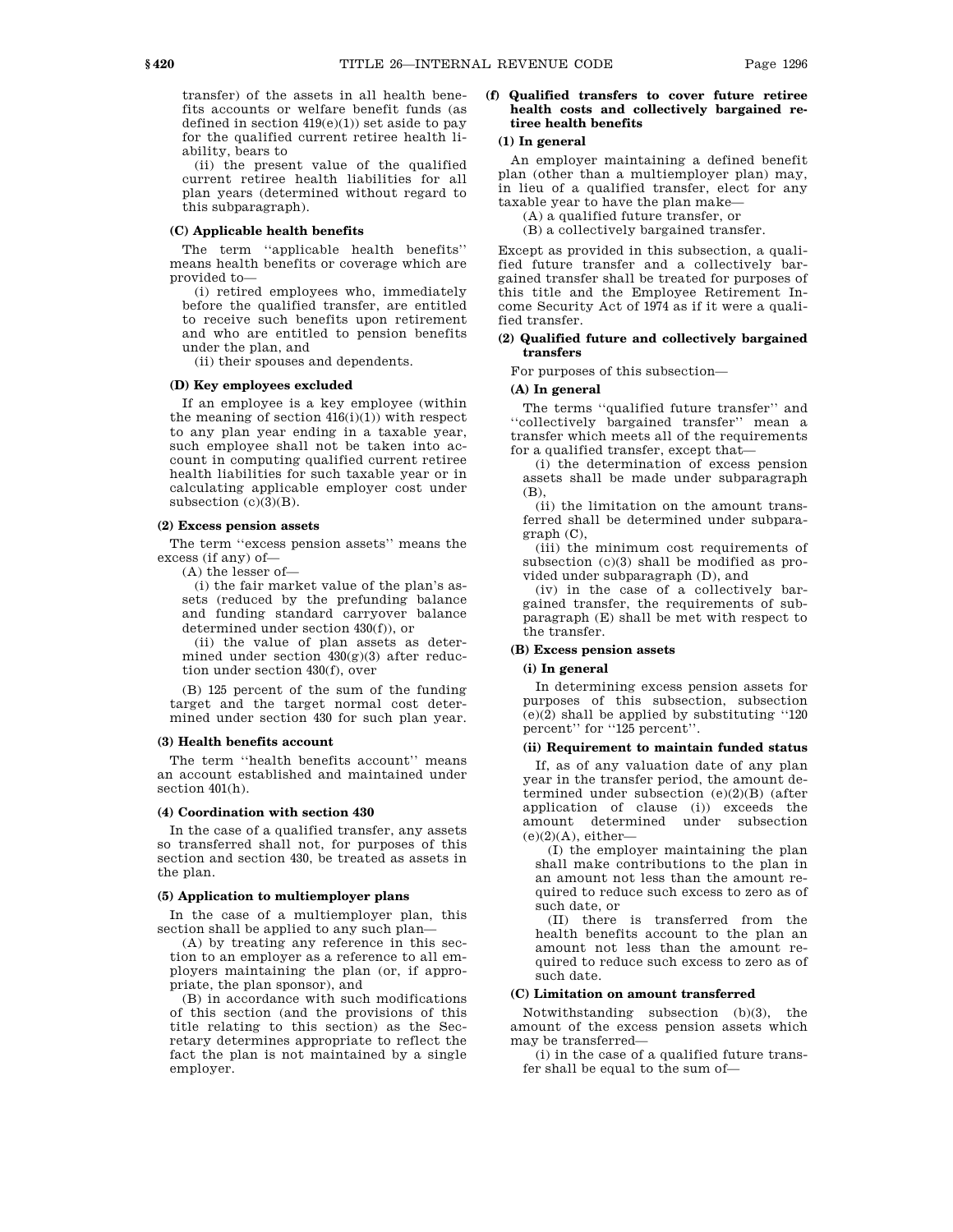(I) if the transfer period includes the taxable year of the transfer, the amount determined under subsection (b)(3) for such taxable year, plus

(II) in the case of all other taxable years in the transfer period, the sum of the qualified current retiree health liabilities which the plan reasonably estimates, in accordance with guidance issued by the Secretary, will be incurred for each of such years, and

(ii) in the case of a collectively bargained transfer, shall not exceed the amount which is reasonably estimated, in accordance with the provisions of the collective bargaining agreement and generally accepted accounting principles, to be the amount the employer maintaining the plan will pay (whether directly or through reimbursement) out of such account during the collectively bargained cost maintenance period for collectively bargained retiree health liabilities.

# **(D) Minimum cost requirements**

## **(i) In general**

The requirements of subsection (c)(3) shall be treated as met if—

(I) in the case of a qualified future transfer, each group health plan or arrangement under which applicable health benefits are provided provides applicable health benefits during the period beginning with the first year of the transfer period and ending with the last day of the 4th year following the transfer period such that the annual average amount of the applicable employer cost during such period is not less than the applicable employer cost determined under subsection  $(c)(3)(A)$  with respect to the transfer, and

(II) in the case of a collectively bargained transfer, each collectively bargained group health plan under which collectively bargained health benefits are provided provides that the collectively bargained employer cost for each taxable year during the collectively bargained cost maintenance period shall not be less than the amount specified by the collective bargaining agreement.

## **(ii) Election to maintain benefits for future transfers**

An employer may elect, in lieu of the requirements of clause (i)(I), to meet the requirements of subsection (c)(3) by meeting the requirements of such subsection (as in effect before the amendments made by section 535 of the Tax Relief Extension Act of 1999) for each of the years described in the period under clause (i)(I).

## **(iii) Collectively bargained employer cost**

For purposes of this subparagraph, the term ''collectively bargained employer cost'' means the average cost per covered individual of providing collectively bargained retiree health benefits as determined in accordance with the applicable

collective bargaining agreement. Such agreement may provide for an appropriate reduction in the collectively bargained employer cost to take into account any portion of the collectively bargained retiree health benefits that is provided or financed by a government program or other source.

# **(E) Special rules for collectively bargained transfers**

# **(i) In general**

A collectively bargained transfer shall only include a transfer which—

(I) is made in accordance with a collective bargaining agreement,

(II) before the transfer, the employer designates, in a written notice delivered to each employee organization that is a party to the collective bargaining agreement, as a collectively bargained transfer in accordance with this section, and

(III) involves a plan maintained by an employer which, in its taxable year ending in 2005, provided health benefits or coverage to retirees and their spouses and dependents under all of the benefit plans maintained by the employer, but only if the aggregate cost (including administrative expenses) of such benefits or coverage which would have been allowable as a deduction to the employer (if such benefits or coverage had been provided directly by the employer and the employer used the cash receipts and disbursements method of accounting) is at least 5 percent of the gross receipts of the employer (determined in accordance with the last sentence of subsection  $(c)(3)(E)(ii)(II))$  for such taxable year, or a plan maintained by a successor to such employer.

# **(ii) Use of assets**

Any assets transferred to a health benefits account in a collectively bargained transfer (and any income allocable thereto) shall be used only to pay collectively bargained retiree health liabilities (other than liabilities of key employees not taken into account under paragraph  $(6)(B)(iii)$  for the taxable year of the transfer or for any subsequent taxable year during the collectively bargained cost maintenance period (whether directly or through reimbursement).

# **(3) Coordination with other transfers**

In applying subsection  $(b)(3)$  to any subsequent transfer during a taxable year in a transfer period or collectively bargained cost maintenance period, qualified current retiree health liabilities shall be reduced by any such liabilities taken into account with respect to the qualified future transfer or collectively bargained transfer to which such period relates.

# **(4) Special deduction rules for collectively bargained transfers**

In the case of a collectively bargained transfer—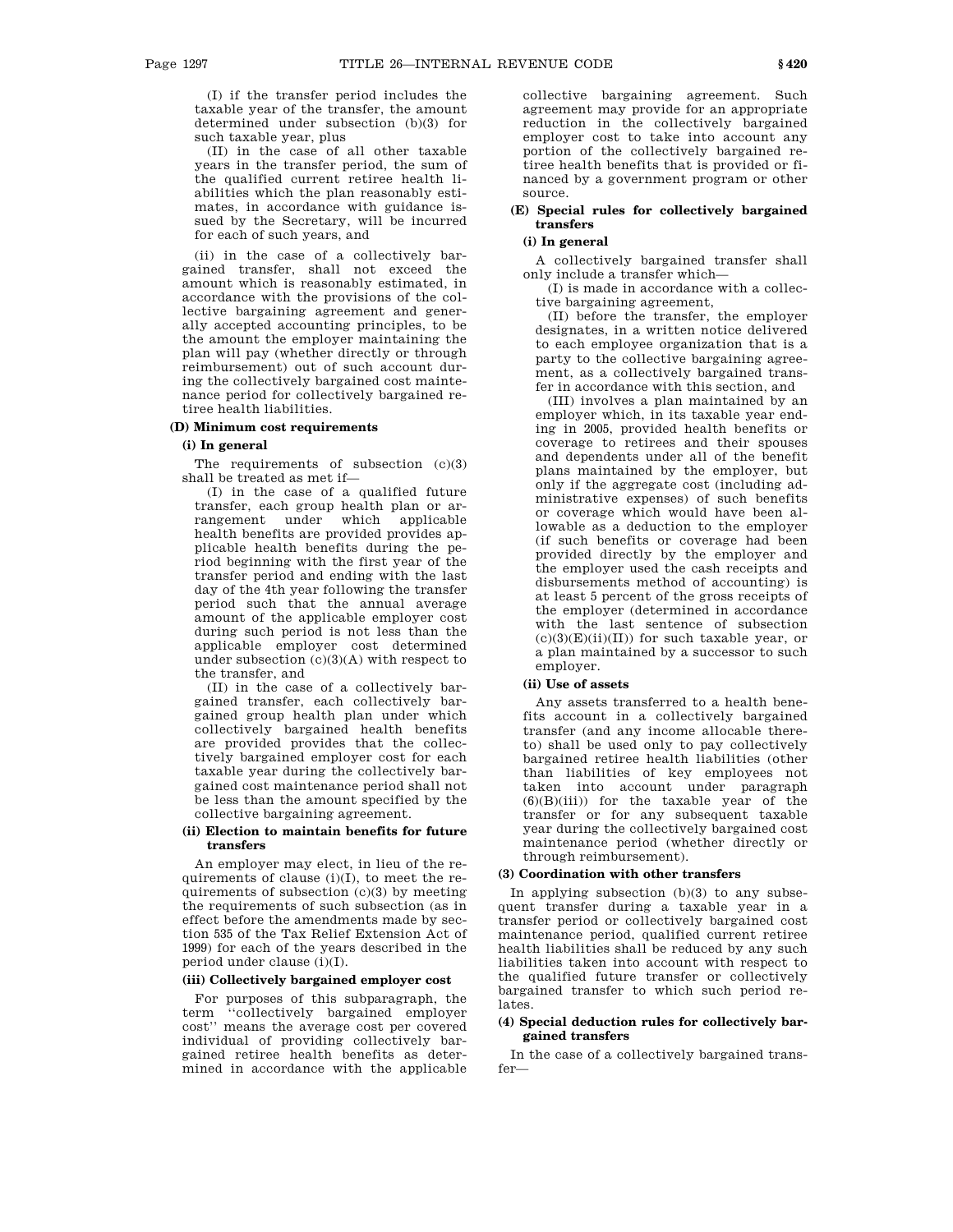(B) notwithstanding subsection  $(d)(2)$ , an employer may contribute an amount to a health benefits account or welfare benefit fund (as defined in section  $419(e)(1)$ ) with respect to collectively bargained retiree health liabilities for which transferred assets are required to be used under subsection  $(c)(1)(B)$ , and the deductibility of any such contribution shall be governed by the limits applicable to the deductibility of contributions to a welfare benefit fund under a collective bargaining agreement (as determined under section  $419A(f)(5)(A)$  without regard to whether such contributions are made to a health benefits account or welfare benefit fund and without regard to the provisions of section 404 or the other provisions of this section.

The Secretary shall provide rules to ensure that the application of this paragraph does not result in a deduction being allowed more than once for the same contribution or for 2 or more contributions or expenditures relating to the same collectively bargained retiree health liabilities.

#### **(5) Transfer period**

For purposes of this subsection, the term ''transfer period'' means, with respect to any transfer, a period of consecutive taxable years (not less than 2) specified in the election under paragraph (1) which begins and ends during the 10-taxable-year period beginning with the taxable year of the transfer.

#### **(6) Terms relating to collectively bargained transfers**

For purposes of this subsection—

## **(A) Collectively bargained cost maintenance period**

The term ''collectively bargained cost maintenance period'' means, with respect to each covered retiree and his covered spouse and dependents, the shorter of—

(i) the remaining lifetime of such covered retiree and his covered spouse and dependents, or

(ii) the period of coverage provided by the collectively bargained health plan (determined as of the date of the collectively bargained transfer) with respect to such covered retiree and his covered spouse and dependents.

## **(B) Collectively bargained retiree health liabilities**

# **(i) In general**

The term ''collectively bargained retiree health liabilities'' means the present value, as of the beginning of a taxable year and determined in accordance with the applicable collective bargaining agreement, of all collectively bargained health benefits (including administrative expenses) for such taxable year and all subsequent taxable years during the collectively bargained cost maintenance period.

## **(ii) Reduction for amounts previously set aside**

The amount determined under clause (i) shall be reduced by the value (as of the close of the plan year preceding the year of the collectively bargained transfer) of the assets in all health benefits accounts or welfare benefit funds (as defined in section  $419(e)(1)$  set aside to pay for the collectively bargained retiree health liabilities.

# **(iii) Key employees excluded**

If an employee is a key employee (within the meaning of section  $416(I)(1))^1$  with respect to any plan year ending in a taxable year, such employee shall not be taken into account in computing collectively bargained retiree health liabilities for such taxable year or in calculating collectively bargained employer cost under subsection  $(c)(3)(C)$ .

## **(C) Collectively bargained health benefits**

The term ''collectively bargained health benefits'' means health benefits or coverage which are provided to—

(i) retired employees who, immediately before the collectively bargained transfer, are entitled to receive such benefits upon retirement and who are entitled to pension benefits under the plan, and their spouses and dependents, and

(ii) if specified by the provisions of the collective bargaining agreement governing the collectively bargained transfer, active employees who, following their retirement, are entitled to receive such benefits and who are entitled to pension benefits under the plan, and their spouses and dependents.

# **(D) Collectively bargained health plan**

The term ''collectively bargained health plan'' means a group health plan or arrangement for retired employees and their spouses and dependents that is maintained pursuant to 1 or more collective bargaining agreements.

(Added Pub. L. 101–508, title XII, §12011(a), Nov. 5, 1990, 104 Stat. 1388–567; amended Pub. L. 103–465, title VII, §731(a)–(c)(3), Dec. 8, 1994, 108 Stat. 5003, 5004; Pub. L. 104–188, title I, §1704(a), (t)(32), Aug. 20, 1996, 110 Stat. 1878, 1889; Pub. L. 106–170, title V, §535(a)(1), (b), Dec. 17, 1999, 113 Stat. 1934; Pub. L. 108–218, title II, §204(a), Apr. 10, 2004, 118 Stat. 609; Pub. L. 108–357, title VII, §709(b)(1), (2), Oct. 22, 2004, 118 Stat. 1551, 1552; Pub. L. 109–280, title I, §114(d), title VIII, §§841(a), 842(a), Aug. 17, 2006, 120 Stat. 854, 1005, 1009; Pub. L. 110–28, title VI, §§6612(a), (b), 6613(a), May 25, 2007, 121 Stat. 181; Pub. L. 110–458, title I, §108(i)(1), (2), Dec. 23, 2008, 122 Stat. 5110.)

## REFERENCES IN TEXT

The Social Security Act, referred to in subsec. (c)(3)(C), is act Aug. 14, 1935, ch. 531, 49 Stat. 620, as amended. Title XVIII of the Act is classified generally to subchapter XVIII (§1395 et seq.) of chapter 7 of Title 42, The Public Health and Welfare. For complete classi-

 $1$  So in original. Probably should be  $(416(i)(1))$ ".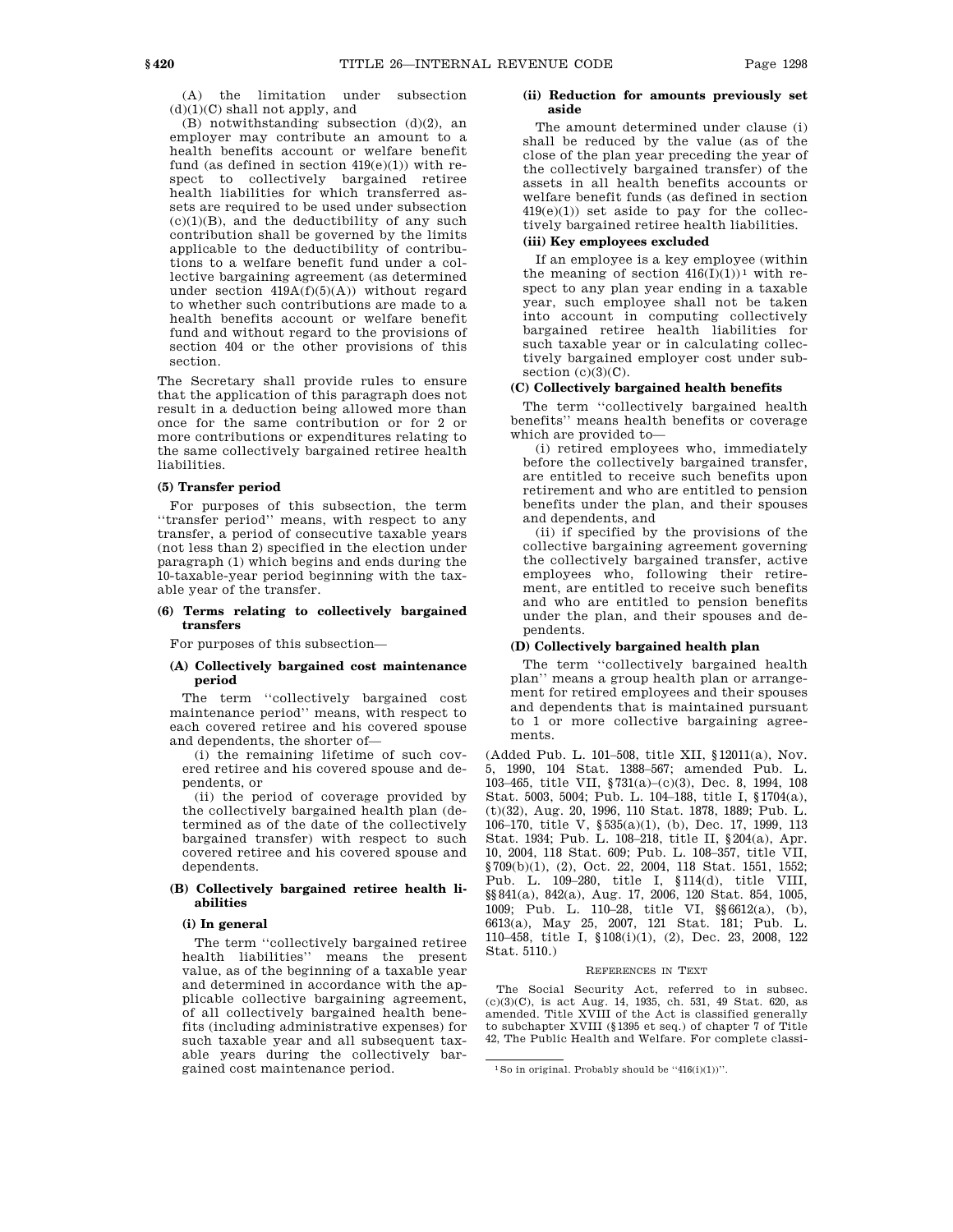fication of this Act to the Code, see section 1305 of Title 42 and Tables.

The Employee Retirement Income Security Act of 1974, referred to in subsec. (f)(1), is Pub. L. 93–406, Sept. 2, 1974, 88 Stat. 829, as amended, which is classified principally to chapter 18 (§1001 et seq.) of Title 29, Labor. For complete classification of this Act to the Code, see Short Title note set out under section 1001 of Title 29 and Tables.

Subsection  $(c)(3)$  as in effect before the amendments made by section 535 of the Tax Relief Extension Act of 1999, referred to in subsec.  $(f)(2)(D)(ii)$ , is subsec.  $(c)(3)$ of this section prior to its general amendment by sec-tion 535(b)(1) of Pub. L. 106–170.

#### **AMENDMENTS**

2008—Subsec.  $(c)(1)(A)$ . Pub. L. 110–458, §108(i)(1), inserted last sentence "In the case of a qualified future transfer or collectively bargained transfer to which subsection (f) applies, any assets so transferred may also be used to pay liabilities described in subsection  $(f)(2)(C)$ ."

Subsec. (f)(2)(D)(i)(I). Pub. L. 110–458, §108(i)(2), struck out ''such'' after ''average amount of''.

2007—Subsec. (c)(3)(A). Pub. L. 110–28, §6613(a), substituted ''transfer or, in the case of a transfer which involves a plan maintained by an employer described in subsection  $(f)(2)(E)(i)(III)$ , if the plan meets the require-<br>ments of subsection  $(f)(2)(D)(i)(II)$ .'' for "transfer.''

Subsec. (e)(2)(B). Pub. L. 110–28, §6612(b), substituted ''funding target'' for ''funding shortfall''.

Subsec. (f)(2)(E)(i)(III). Pub. L. 110–28, §6612(a), substituted "subsection (c)(3)(E)(ii)(II)" for "subsection  $(c)(2)(E)(ii)(II)'$ .

2006—Subsec. (a). Pub. L. 109–280, §842(a)(1), struck out ''(other than a multiemployer plan)'' after ''defined

benefit plan'' in introductory provisions. Subsec. (e)(2). Pub. L. 109–280, §114(d)(1), reenacted heading without change and amended text of par. (2) generally. Prior to amendment, text read as follows: ''The term 'excess pension assets' means the excess (if

any) of— ''(A) the amount determined under section  $412(c)(7)(A)(ii)$ , over

''(B) the greater of—

''(i) the amount determined under section  $412(c)(7)(A)(i)$ , or

''(ii) 125 percent of current liability (as defined in section  $412(c)(7)(B)$ ).

The determination under this paragraph shall be made as of the most recent valuation date of the plan preceding the qualified transfer.''

Subsec. (e)(4). Pub. L. 109–280, §114(d)(2), amended heading and text of par. (4) generally. Prior to amendment, text read as follows: ''In the case of a qualified transfer to a health benefits account—

''(A) any assets transferred in a plan year on or before the valuation date for such year (and any income allocable thereto) shall, for purposes of section 412, be treated as assets in the plan as of the valuation date for such year, and

''(B) the plan shall be treated as having a net experience loss under section 412(b)(2)(B)(iv) in an amount equal to the amount of such transfer (reduced by any amounts transferred back to the pension plan under subsection  $(c)(1)(B)$  and for which amortization charges begin for the first plan year after the plan year in which such transfer occurs, except that such section shall be applied to such amount by substituting '10 plan years' for '5 plan years'.

Subsec. (e)(5). Pub. L. 109–280, §842(a)(2), added par.

(5). Subsec. (f). Pub. L. 109–280, §841(a), added subsec. (f). 2004—Subsec. (b)(5). Pub. L. 108–218 substituted ''2013'' for ''2005''.

Subsec. (c)(3)(E). Pub. L. 108–357 designated existing provisions as cl. (i), inserted heading, and added cl. (ii). 1999—Subsec. (b)(1)(C)(iii). Pub. L. 106–170,

§535(b)(2)(A), substituted ''cost'' for ''benefits''.

Subsec. (b)(5). Pub. L. 106–170, §535(a)(1), substituted ''made after December 31, 2005'' for ''in any taxable year beginning after December 31, 2000''.

Subsec. (c)(3). Pub. L. 106–170, §535(b)(1), amended heading and text of par. (3) generally, substituting present provisions for provisions relating to maintenance of benefit requirements.

Subsec. (e)(1)(D). Pub. L. 106–170, §535(b)(2)(B), substituted ''or in calculating applicable employer cost under subsection  $(c)(3)(B)$ " for "and shall not be subject to the minimum benefit requirements of subsection  $(c)(3)$ ".

1996—Pub. L. 104–188, §1704(a), provided that, except as otherwise expressly provided, whenever in title XII of Pub. L. 101–508 an amendment or repeal is expressed in terms of an amendment to, or repeal of, a section or other provision, the reference shall be considered to be made to a section or other provision of the Internal Revenue Code of 1986. Section 12011(a) of title XII of Pub. L. 101–508 directed the amendment of part I of subchapter D of chapter 1 by adding this subpart, including this section, without specifying that amendment was to the Internal Revenue Code of 1986.

Subsec. (e)(1)(C). Pub. L. 104-188, §1704(t)(32), substituted "means" for "mean'

1994—Subsec. (b)(1)(C)(iii). Pub. L. 103–465, §731(c)(1), substituted ''benefits'' for ''cost''.

Subsec. (b)(5). Pub. L. 103–465, §731(a), substituted ''2000'' for ''1995''.

Subsec. (c)(3). Pub. L. 103–465, §731(b), amended par. (3) generally, substituting present provisions for provisions outlining minimum cost requirements for plans, providing for elections to compute costs separately, and defining ''applicable employer cost'' and ''cost maintenance period''.

Subsec. (e)(1)(B). Pub. L. 103–465, §731(c)(2), reenacted subpar. (B) heading without change and amended text generally. Prior to amendment, text read as follows: ''The amount determined under subparagraph (A) shall be reduced by any amount previously contributed to a health benefits account or welfare benefit fund (as defined in section  $419(e)(1)$ ) to pay for the qualified current retiree health liabilities. The portion of any reserves remaining as of the close of December 31, 1990, shall be allocated on a pro rata basis to qualified current retiree health liabilities.''

Subsec. (e)(1)(D). Pub. L. 103–465, §731(c)(3), substituted ''and shall not be subject to the minimum benefit requirements of subsection (c)(3)'' for ''or in calculating applicable employer cost under subsection  $(c)(3)(B)'$ 

#### EFFECTIVE DATE OF 2008 AMENDMENT

Amendment by Pub. L. 110–458 effective as if included in the provisions of Pub. L. 109–280 to which the amendment relates, except as otherwise provided, see section 112 of Pub. L. 110–458, set out as a note under section 72 of this title.

#### EFFECTIVE DATE OF 2007 AMENDMENT

Pub. L. 110–28, title VI, §6612(c), May 25, 2007, 121 Stat. 181, provided that: ''The amendments made by this section [amending this section] shall take effect as if included in the provisions of the Pension Protection Act

of 2006 [Pub. L. 109–280] to which they relate.'' Pub. L. 110–28, title VI, §6613(b), May 25, 2007, 121 Stat. 181, provided that: ''The amendment made by subsection (a) [amending this section] shall apply to transfers after the date of the enactment of this Act [May 25, 2007].''

#### EFFECTIVE DATE OF 2006 AMENDMENT

Amendment by section 114(d) of Pub. L. 109–280 applicable to plan years beginning after 2007, see section 114(g)(1) of Pub. L. 109–280, as added by Pub. L. 110–458, set out as a note under section 401 of this title.

Pub. L. 109–280, title VIII, §841(b), Aug. 17, 2006, 120 Stat. 1009, provided that: ''The amendments made by this section [amending this section] shall apply to transfers after the date of the enactment of this Act [Aug. 17, 2006].

Pub. L. 109–280, title VIII, §842(b), Aug. 17, 2006, 120 Stat. 1009, provided that: ''The amendment made by